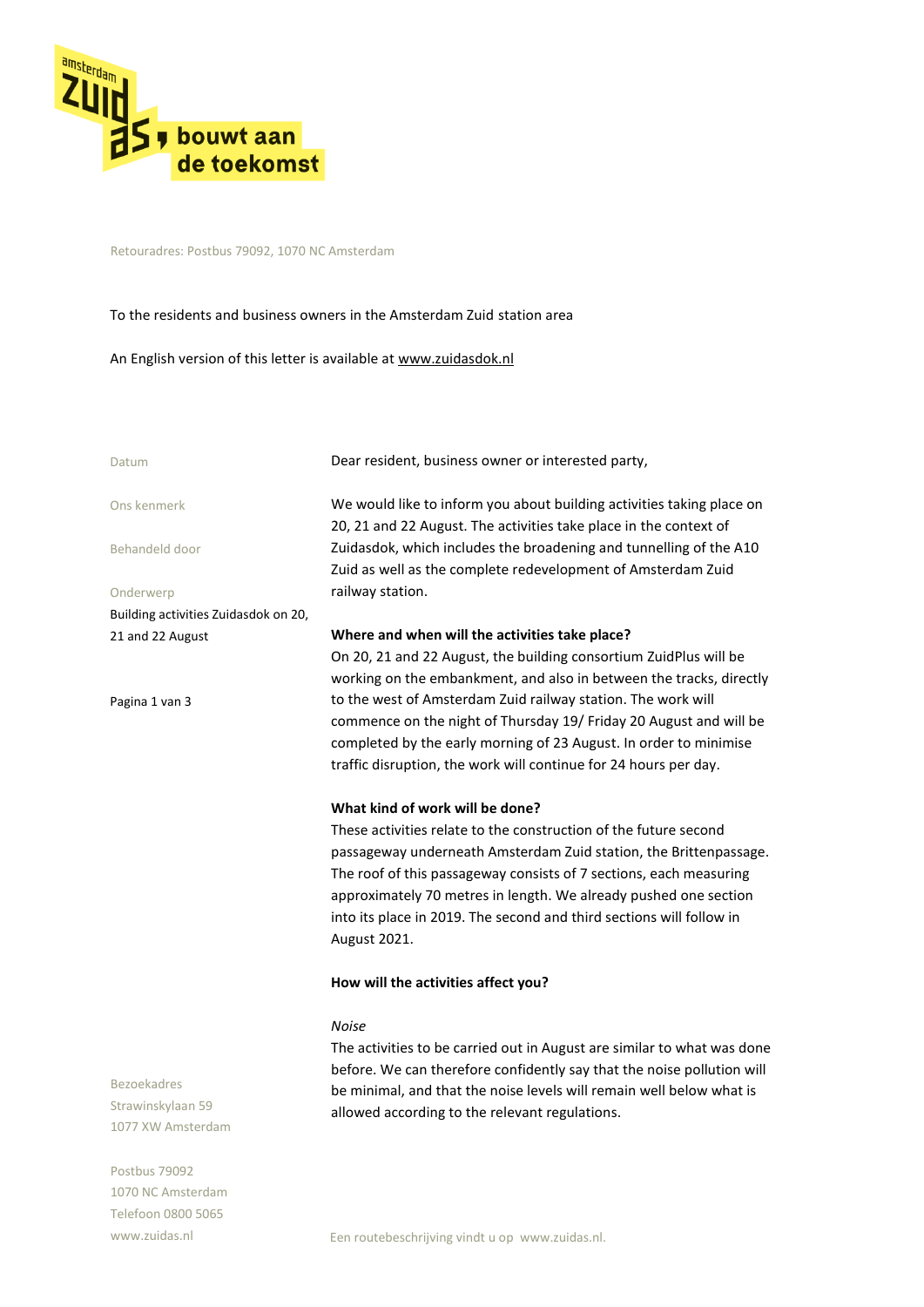Zuidas **Datum Datum Datum Datum Datum Datum Datum Datum Datum Datum Datum Datum** Datum Datum Datum Datum Datum Da Ons kenmerk Pagina 2 van 3

## *Transport*

There is no storage room for materials on the construction site between the tracks. Everything needs to be supplied and removed by road. This includes, for example, sections of track, ballast materials, temporary platforms and sand. Construction traffic will be routed along the eastern side of Parnassusweg,

Strawinskylaan, Beethovenstraat and De Boelelaan. The truck movements are illustrated in the map included here. Traffic controllers will co-ordinate the orderly arrival and departure of these trucks. And for the entire duration of the activities, a road sweeper will keep things nice and tidy.

### *Parnassusweg closure*

Because of the construction traffic, we are forced to close Parnassusweg in the direction of the city centre, for cars, bicycles and pedestrians. The closure only



applies to the section between Mahlerlaan and Strawinskylaan, in the direction south to north. The closure starts on Thursday 19 August at 10 pm and lasts until Monday 23 August 5 am. Cars will be diverted via De Boelelaan, Beethovenstraat and Strawinskylaan. Cyclists and pedestrians will be routed via the western side of Parnassusweg. Eduard van Beinumstraat will remain accessible.

# *Fewer metros and trains*

The A10 Zuid will remain open for cars. You can also keep using the metros and trains, but from Thursday 19 August 8 pm until Monday 23 August 5 am the operating frequency will be reduced (consult NS travel planner, gvb.nl or 9292.nl). The station entrance on Parnassusweg will be closed on these days. If your bicycle is parked in the racks, then a traffic controller will take you to it.

### **See it all happen on 21 August**

On Saturday 21 August, you can take a look behind the scenes in person, from a (closed) railway platform. For this is also the day that we will be pushing two roof sections for the new station passageway into their final positions. Keep an eye on our website for further information and to find out how to sign up for this. Are you unable to join us in person? Then you can still follow the activities via a live webcam o[n www.zuidasdok.nl.](http://www.zuidasdok.nl/)

## **More information?**

If you have any questions or complaints, then you can reach the Amsterdam Zuidas Information Centre 24/7, via 0800-5065 or contact@zuidas.nl. For the latest news, you can also keep in touch via zuidasdok.nl, Facebook (facebook.com/zuidas) and Twitter (@zuidasamsterdam).

Yours sincerely,

Paul Kamermans Stakeholder Manager Zuidasdok